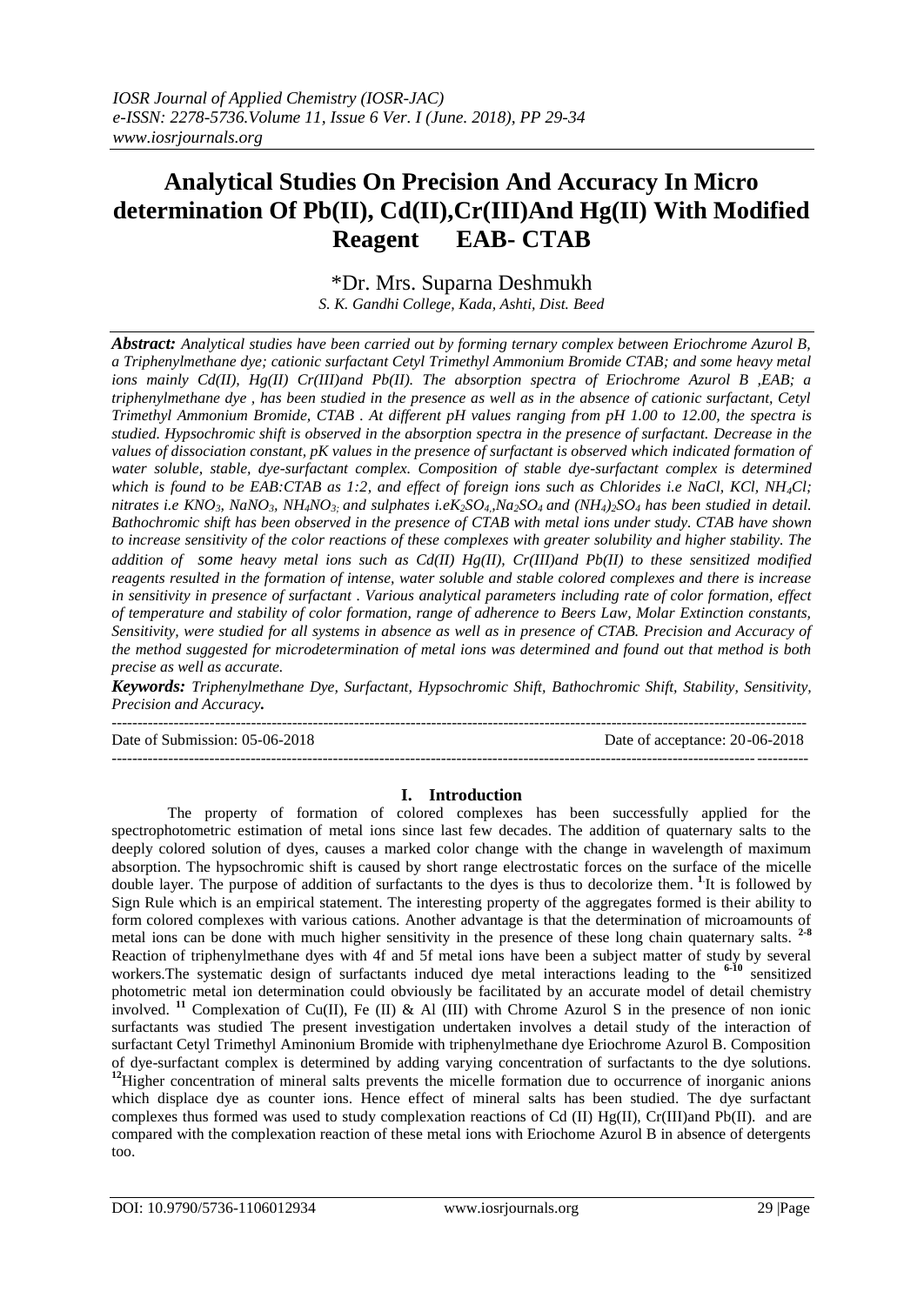## **II. Experimental**

Instruments: The absorption measurements were done on a UV Shimadzu spectrophotometer UV-240. Glass cuvettes of 1cm thickness supplied with the instrument were used; distilled water blanks were used. For pH measurements, Elico pH meter LI-10 operated on 220volts stabilized AC mains were used, with a glass calomel electrode system.

Materials: All the reagents used were of BDH, Anal R grade purity. The surfactant, Cetyl Trimethyl Ammonium Bromide (CTAB), in 20% aq. methanol. The Dye solution was prepared in double distilled water by dissolving their purified samples and the standard solutions of metal solutions were prepared from different salts of Cd (II)  $Hg(II)$ , and Pb(II) , Cr(III) ions.

Procedure: Preparation of mixtures, measurements of absorbance, adjustment of pH etc. were carried out at room temperature. In all the experiments, CTAB solution was added to the reagent solutions which was for at least 20min for maximum decolorizing effect. The absorbance readings were recorded only after 30 minutes of the addition of the reactants, a time necessary for equilibration.

#### **III. Results and Discussion**

#### **Absorption Spectra**

Absorption spectra of EAB solution was recorded from pH1.0 to 12.0. The spectral studies in the presence of ten times excess of CTAB were also recorded from  $pH1.0$  to 12.0. The  $\lambda$ max values in the absence as well as in the presence of CTAB are summarized below.

| pH            | $\lambda$ max nm in absence of CTAB | $\lambda$ max nm in presence of CTAB |  |  |  |
|---------------|-------------------------------------|--------------------------------------|--|--|--|
| $1.0 - 2.0$   | 470                                 | 480                                  |  |  |  |
| 3.0           | 460                                 | 510                                  |  |  |  |
| 4.0           | 460                                 | 450                                  |  |  |  |
| 5.0           | 450                                 | 420                                  |  |  |  |
| $6.0 - 9.0$   | 420                                 | 425                                  |  |  |  |
| $10.0 - 11.0$ | 425                                 | 610                                  |  |  |  |
| 12.0          | 595                                 | 610                                  |  |  |  |

TABLE-1  $\lambda$ max OF EAB AT DIFFERENT pH VALUES

Hypsochromic shift is observed at pH 5.0. Hence pH of study for using EAB and CTAB is 5.0.

## **Dissociation Constant (pK values) of EAB**

The EAB contains three replaceable protons in its molecule. Two of it correspond to-COOH groups while the third corresponds to-OH group. The equilibrium reaction which occurs in the stepwise dissociation of EAB can be written as follows.



The above equilibrium reaction shows three pK values of EAB. Experiments were carried out for the determination of pK values of EAB in the presence and absence of surfactant CTAB. From the results, pK values obtained are recorded in Table 2. Several sets of solutions of suitable concentrations of dyes were prepared & pH was adjusted from 1.0 to 12.0. Spectra of these solutions were recorded from 380nm to 700nm. From the spectra,a graph was then plotted between absorbance and pH values at different  $\lambda$  max obtained from spectra. The S- shaped curves are obtained where the lower part of it represents the molecular species and the upper portion represents the ionic species. From these pK values were determined both in absence as well as in the presence of CTAB using equation given below. The color changes corresponding to a shift of pH values towards acidic and alkaline ranges was studied. This has been related to an early dissociation of protons of triphenylmethane dyes in the presence of surfactants showing a decrease in the value of their constants. The lowering of pK values in presence of CTAB indicates their action on EAB.

| pK values | In absence of surfactant | In presence of CTAB |
|-----------|--------------------------|---------------------|
| pK1       | 3.00                     | 2.70                |
| pK2       | 5.69                     | 5.04                |
| pK3       | .13                      | 10.84               |

# **TABLE – 2 Dissociation Constants of EAB**

Lowering of pK values indicates the action of surfactants on EAB.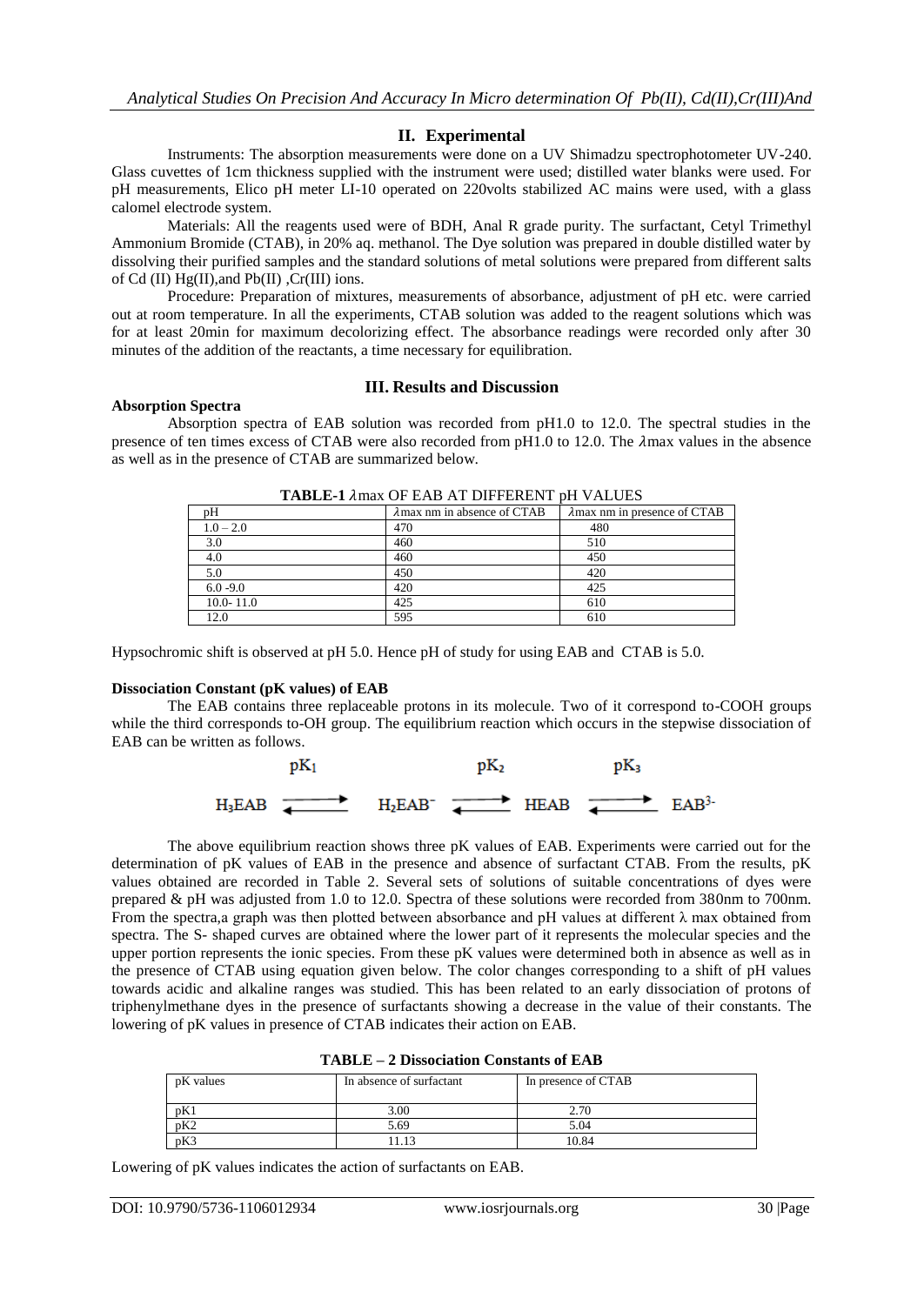## **Composition Of EAB-CTAB Complex :**

The effect of varying concentration of CTAB on EAB absorbance was also studied at pH 5.0 and at 420nm. The absorbance of EAB decreases linearly upto a definite ratio of EAB:CTAB, as 1:1, is reached. After this point the addition of surfactant, even in excess amount did not alter the absorbance of EAB to any significant extent. Thus the complex formed can be represented as [EAB(CTAB)].It is represented in fig.The descending section of the curve represents the successive effect of CTAB on Eriochrome Azurol B upto the point at which the additional increase of CTAB, concentration does not further diminish the absorbance of EAB. Thus, it may be concluded from the curves that this point and hence the maximum decolorizing effect is reached at the minimal ratio of EAB to CTAB as 1:2. After this point the further addition of increased concentration of CTAB to EAB, does not alter the absorbance of EAB. Thus, at this point it was concluded that, the modified reagent species of EAB complex can be represented as  $[EAB (CTAB)<sub>2</sub>]$ .

## **Effect Of Mineral Salts:**

Caiwen and Quingyue(**13)** studied the effects of inorganic salts on the color reactions of triphenylmethane dyes in the presence of surfactants, which found to exert some sensitizing effect on the color complex formation between TPM dyes and surfactants. The cations  $K^+$ ,  $Na^+$ ,  $NH_4^+$  did not show any effect on the absorbance of dye-detergent solution. Nitrates has shown some effect at pH 5.0, as the absorbance goes on increasing upto certain extent after which it remains unaltered. The mineral salts selected were the chlorides ( KCl, NaCl, and NH<sub>4</sub>Cl), the nitrates ( $\rm{KNO_3}$ , NaNO<sub>3</sub>, (NH<sub>4</sub>)NO<sub>3</sub>), and sulphates K<sub>2</sub>SO<sub>4</sub>, Na<sub>2</sub>SO<sub>4</sub> (NH<sub>4</sub>)<sub>2</sub>SO<sub>4</sub>.To study this in detail, different concentration of salt solutions were added to  $1.0x10^{-3}$  M EAB solution containing  $1.0x10^{-2}$  M CTAB into it.

## **Absorption spectra of the complexes:-**

Absorption spectra of EAB, EAB- metal ion, EAB - CTAB and EAB - metal ion - CTAB were recorded at the pH of study. The nature of complexes found between EAB and Cd(II) Hg(II), Cr(III)and Pb(II) has been studied in detail. A representative absorption spectrum is shown in the fig. to indicate the methodology used. The metal ions selected for the present study are susceptible to hydrolysis in alkaline range. It was thus necessary to study the complex formation in the acidic range of pH 3.0 to 6.0. The absorption spectra of metal complexes of EAB was studied in the absence as well as in the presence of CTAB. The bathochromic shift and increase in the absorbance of complexes are attributed due to the early dissociation of phenolic protons of the dye in presence of surfactant.



**Fig**. **Absorption Spectra Of Cd(II) in Absence and Presence of CTAB**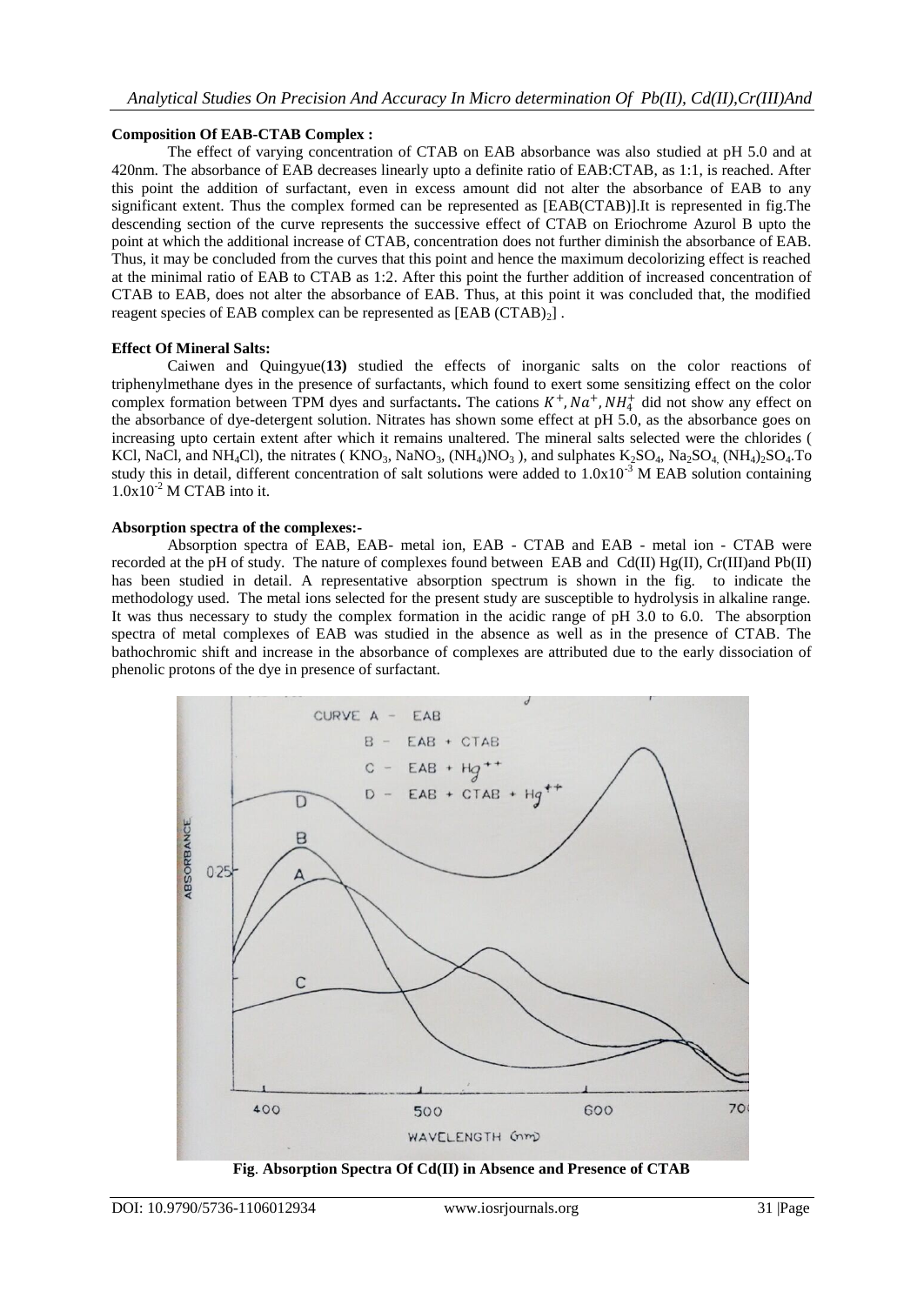| EAB<br>450<br>$EAB+CTAB$<br>420<br>$EAB + Hg(II)$<br>540<br>$EAB + CTAB + Hg(II)$<br>630<br>$EAB + Pb(II)$<br>540<br>$EAB + CTAB + Pb(II)$<br>630<br>$EAB + Pb(II)$<br>540<br>$EAB + CTAB + Pb(II)$<br>640<br>$EAB + Cr(III)$<br>540<br>$EAB + CTAB + Cr(III)$<br>640 | System | $\lambda$ max $(nm)$ |
|-----------------------------------------------------------------------------------------------------------------------------------------------------------------------------------------------------------------------------------------------------------------------|--------|----------------------|
|                                                                                                                                                                                                                                                                       |        |                      |
|                                                                                                                                                                                                                                                                       |        |                      |
|                                                                                                                                                                                                                                                                       |        |                      |
|                                                                                                                                                                                                                                                                       |        |                      |
|                                                                                                                                                                                                                                                                       |        |                      |
|                                                                                                                                                                                                                                                                       |        |                      |
|                                                                                                                                                                                                                                                                       |        |                      |
|                                                                                                                                                                                                                                                                       |        |                      |
|                                                                                                                                                                                                                                                                       |        |                      |
|                                                                                                                                                                                                                                                                       |        |                      |

**Table 3** λmax Of EAB And Its Chelates In Absence and Presence Of CTAB, at pH5.0, and M:L as 1:2

## **Composition of the Chelates:**

The stoichiometry of complexes is ascertained by Job's method of continuous variation at the pH  $\&$ wavelength of study. The composition of the complexes at metal ions under study with EAB remains same in the presence and in the absence of surfactants. The reason may lie in the pH selected for study where the dissociation of phenolic hydrogen may not be much accelerated in the presence of surfactants. From spectral studies, it was found that EAB forms complexes M:L ratios at 1:2 stoichiometric ratio in presence as well as in absence of CTAB.

**Stability Constant :-**The values of log K of chelates of metal ions under study in absence as well as in presence of CTAB are reported in Table 4

| $\text{Amax}(nm)$ | Composition |                 |
|-------------------|-------------|-----------------|
|                   |             | Log K Values    |
|                   | M: EAB:CTAB | By Job's Method |
| 540               | 1:2         | 10              |
| 630               | 1:2:2       | 10.8            |
| 540               | 1:2         | 9.9             |
| 630               | 1:2:2       | 10.7            |
| 540               | 1:2         | 9.7             |
| 640               | 1:2:2       | 10.1            |
| 540               | 1:2         | 9.5             |
| 640               | 1:2:2       | 10.8            |
|                   |             |                 |

**Table 4** Composition and Stability Constants Of Chelates

The results showed that the values of log K in the presence of CTAB are greater than that in the absence. This may be due to CTAB reacting earlier with EAB to allow an early dissociation of protons from the phenolic group of EAB which participates in the complex formation, thus allowing the attachment of the metal ion more easily at the pH of study and therefore increasing the value of stability constant. Thus this is due to the tendency of decrease in pK values of dye EAB ( ligand) in the presence of surfactants.

# **Analytical applications:**

In all the experiments, CTAB solution was added to EAB solution; which was then kept for at least 0.5hr for complete formation of dye - detergent complex, to which then metal ion solution was added. This sequence was fixed by carrying out experiment by varying sequences of additions, but the above one sequence showed to give constant absorbance readings. The temperature was found to have little effect on colour intensity from  $25^{\circ}$ C to  $60^{\circ}$ C in absence or presence of surfactants in all the systems reported here. The colour was stable up to 3 to 4 has after which is changes.

## **pH Range Of Stability:**

For studying effect of pH on absorbance of metal chelates in absence as well as in presence of surfactants, the ratio of the dye: surfactant : metal was kept as 3:15:1 i.e. 1:5:0.33 & pH was adjusted from 3 to 6.5. Total volume was kept as 25ml. The pH range within which absorbance values do not change is taken as pH range of stability of colored complexes.

## **Beer's Law and Photometric Ranges:**

The linearity between the absorbance of the chelates in the absence as well as in the present of CTAB Vs concentration of metal ions was tested by varying the metal ions concentration and keeping the reagent concentration constant at the pH and wavelength of study selected for various chelate systems. The effective photometric range was evaluated by Ringbom plots a plot of log of metal ion concentration Vs. % transmittance.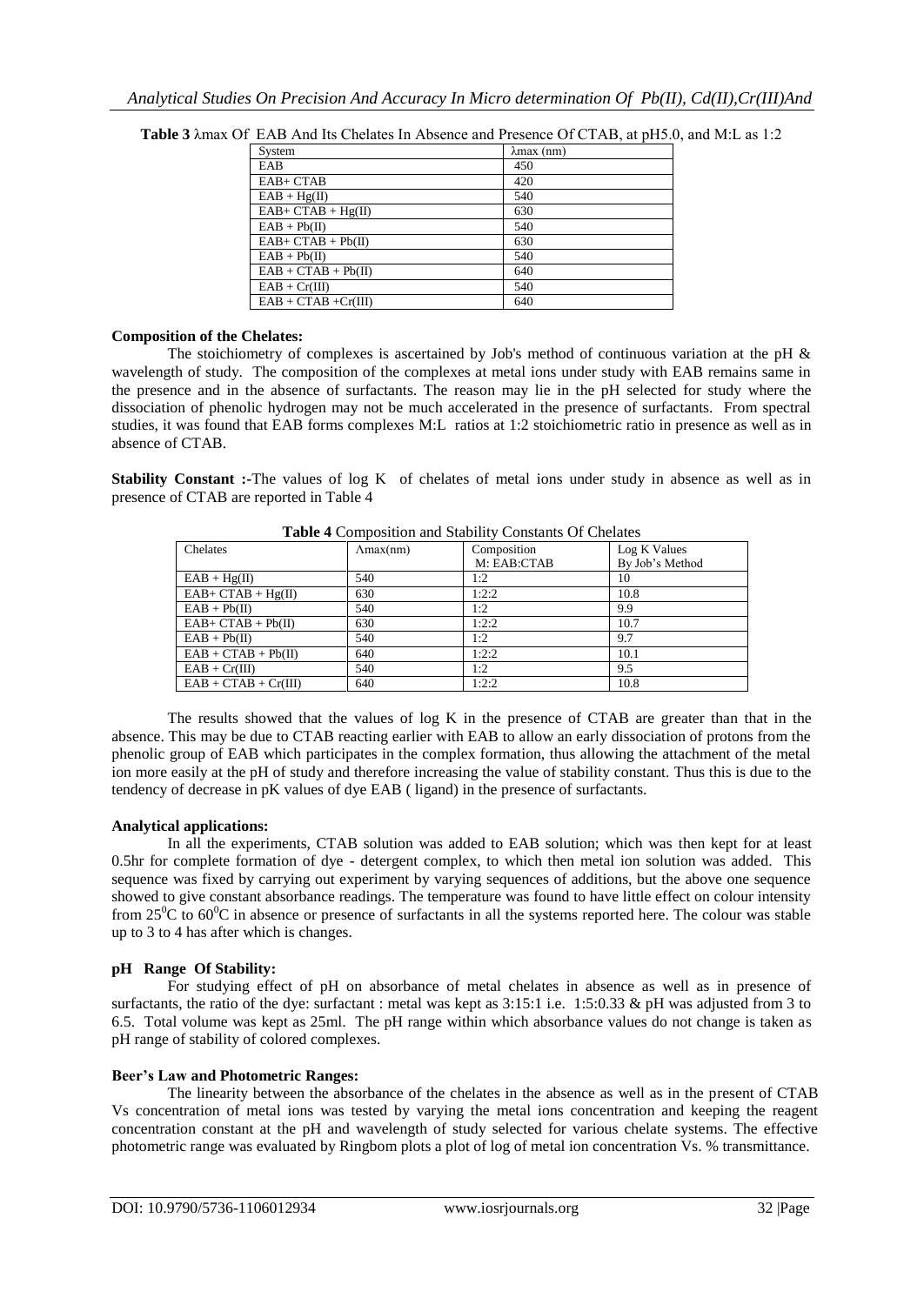**Sandell's Sensitivity and Molar Absorptivity of the System**

Sensitivity of colour reaction of metal ion with EAB for log Io/It =0.0001, as defined by Sandell are listed below.

| Sensitivity, and Molar Absorptivity at $pH$ of study = 5.0 |              |               |               |                     |              |               |
|------------------------------------------------------------|--------------|---------------|---------------|---------------------|--------------|---------------|
| System                                                     | pH<br>range  | Range of      | Photometri    | Sandell Sensitivity | Molar        | $\lambda$ max |
|                                                            | of stability | Beer's law    | c Range       | SX10-2              | absorptivity | (nm)          |
|                                                            |              | In ppm        |               |                     | $EmX10-3$    |               |
| $EAB + Hg(II)$                                             | $3.2 - 4.4$  | $0.25 - 0.37$ | $0.22 - 0.64$ | 2.7                 | 9.5          | 540           |
|                                                            |              |               |               |                     |              |               |
| EAB+CTAB+Hg                                                | $4.5 - 5.5$  | 1.88-4.28     | 1.99-4.26     | 5.0                 | 40.0         | 630           |
|                                                            |              |               |               |                     |              |               |
| $EAB + Pb(II)$                                             | $3.8 - 4.2$  | $1.1 - 1.5$   | 1.24-2.24     | 2.8                 | 10.6         | 540           |
|                                                            |              |               |               |                     |              |               |
| $EAB+CTAB+Pb$                                              | $4.5 - 5.5$  | 2.76-9.66     | 2.76-9.66     | 15.2                | 9.4          | 630           |
| $EAB + Cd$ (II)                                            | $4.2 - 4.8$  | $0.77 - 4.32$ | 1.65-2.36     | 10.2                | 3.5          | 540           |
|                                                            |              |               |               |                     |              |               |
| EAB+CTAB+Cd                                                | $5.0 - 6.0$  | 0.75-3.99     | 2.82-4.46     | 17.9                | 5.83         | 640           |
| $EAB + Cr(III)$                                            | $4.0 - 4.8$  | $0.52 - 1.22$ | $0.95 - 1.22$ | 3.2                 | 5.3          | 540           |
| EAB+CTAB+Cr                                                | $4.5 - 5.5$  | $0.69 - 2.77$ | 1.15-1.95     | 6.9                 | 7.1          | 640           |

**Table - 5** pH range of stability, Concentration Range for to Beer's Law & effective Photometric Range,

## **Procedure for the Microspectrophotometric Determinations of Cu (II), Ni(II), and Cd (II), with EAB in the presence of surfactant CTAB**

pH of EAB solution is adjusted containing that concentration of metal ion as mentioned under the effective photometric determination is also adjusted to pH 5.0 and added to the EAB solution or modified EAB solution (the modified Dyes is prepared by adding five fold excess of CTAB solution to EAB solution and keeping it for half an hour for the complete formation of dye surfactant complex). Total volume was made upto 25 ml with distilled water having pH adjusted to 5.0 and the absorbance of the solution is measured at its wavelength of study against the modified reagent solution as blank. The amount of metal ion present in unknown solution can then be obtained by comparing its absorbance from the calibration curve obtained under similar conditions. The mean absorbance, mean deviation and relative mean deviation are also found out. The value of most probable analytical errors is determined with root mean square deviation; for ten replicate determinations ranges between 0.0008 to 0.0037 at the confidence limit of t=99.5%. If the number of determinations are further increased that would subsequently decrease the value of tα. Consequently, a point would be reached when increase in precision will be too small to justify the expenditure of labour, time and reagents involved in increased number of determinations. On the basis of root mean square deviation( $\sigma$ ); the most probable error( $\epsilon$ ), the difference between arithmetic mean  $(X)$ ; and the true or most expected value  $(X<sub>t</sub>)$  of absorbance for the systems under study, conclusions are drawn. Precision and accuracy data calculated are given in following table. The expected diminish in the probable errors would also decrease the level of confidence limit, hence ten replicate determinations have been done in present studies.

**Table 5** Precision Data For Absorbance Measurement

| <b>System</b>   | Ý     | $\sigma$ | ε      | $\dot{\mathbf{X}}$ - $\mathbf{E}$ | $\dot{X} + \varepsilon$ |
|-----------------|-------|----------|--------|-----------------------------------|-------------------------|
| $EAB + Hg(II)$  | 0793  | 0.008    | 0.0093 | 0.783                             | 0.802                   |
| $EAB+CTAB+Hg$   | 0.124 | 0.003    | 0.0035 | 0.119                             | 0.126                   |
| $EAB + Pb(II)$  | 0.566 | 0.005    | 0.0058 | 0.560                             | 0.572                   |
| $EAB+CTAB+Pb$   | 0.076 | 0.002    | 0.0023 | 0.074                             | 0.078                   |
| $EAB + Cd$ (II) | 0.537 | 0.006    | 0.0070 | 0.530                             | 0.544                   |
| $EAB+CTAB+Cd$   | 0.064 | 0.003    | 0.0035 | 0.0605                            | 0.068                   |
| $EAB + Cr(III)$ | 0.469 | 0.005    | 0.0058 | 0.463                             | 0.475                   |
| $EAB+CTAB+Cr$   | 0.046 | 0.004    | 0.0046 | 0.041                             | 0.050                   |

| <b>Table 6</b> Accuracy Data For Absorbance Measurement Expressed as $(\Delta < \epsilon)$ |  |  |
|--------------------------------------------------------------------------------------------|--|--|
|--------------------------------------------------------------------------------------------|--|--|

| <b>System</b>  | Ý     | $X_t$ | $\Delta = X_t - \dot{X}$ |        |
|----------------|-------|-------|--------------------------|--------|
| $EAB + Hg(II)$ | 0.793 | 0.791 | $-0.002$                 | 0.0093 |
| $EAB+CTAB+Hg$  | 0.124 | 0.122 | $-0.002$                 | 0.0035 |
| $EAB + Pb(II)$ | 0.566 | 0.561 | $-0.005$                 | 0.0058 |
| $EAB+CTAB+Pb$  | 0.076 | 0.075 | $-0.001$                 | 0.0023 |